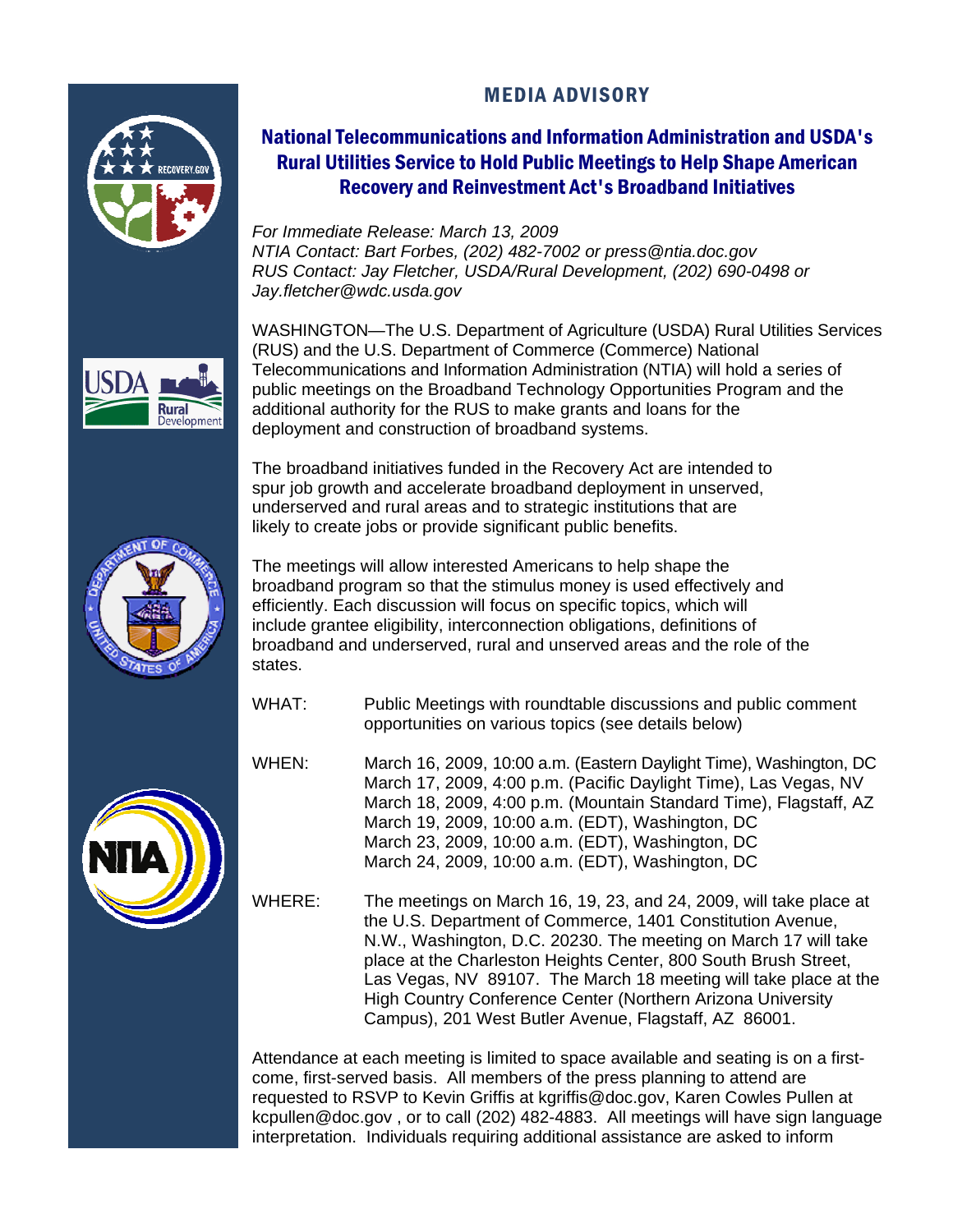Barbara Brown, NTIA, at (202) 482-4374 or bbrown@ntia.doc.gov, at least two (2) days prior to the applicable meeting. All meetings will be streamed live on the Web at www.ntia.doc.gov/broadbandgrants. Materials will also be archived at www.ntia.doc.gov/broadbandgrants and www.rurdev.usda.gov.

For further information, contact Barbara Brown, NTIA at (202) 482-4374 or bbrown@ntia.doc.gov; or Mary Campanola, RUS, at (202) 720-8822 or mary.campanola@wdc.usda.gov

### **Agenda and Topics (Subject to Change)**

### *March 16, 2009 (Washington, D.C.)*

| 10:00 a.m. $-$ 11:00 a.m. (EDT) | Roundtable on Private Sector Eligibility            |
|---------------------------------|-----------------------------------------------------|
| $11:00$ a.m. $-11:30$ a.m.      | <b>Public Comment on Private Sector Eligibility</b> |
| 1:00 p.m. $-$ 2:00 p.m.         | Roundtable on Coordination between NTIA and         |
|                                 | <b>RUS on Broadband Initiatives</b>                 |
| $2:00$ p.m. $-2:30$ p.m.        | <b>Public Comment on Coordination between NTIA</b>  |
|                                 | and RUS on Broadband Initiatives                    |
| $2:45$ p.m. $-3:45$ p.m.        | Roundtable on Innovative Programs to                |
|                                 | Encourage Sustainable Adoption of Broadband         |
|                                 | Service and Expanding Public Computer Center        |
|                                 | Capacity                                            |
| $3:45$ p.m. $-4:15$ p.m.        | Public Comment on Innovative Programs to            |
|                                 | Encourage Sustainable Adoption of Broadband         |
|                                 | Service and Expanding Public Computer Center        |
|                                 | Capacity                                            |

### *March 17, 2009 (Las Vegas, Nev.)*

| 4:00 p.m. $-5:00$ p.m. (PDT) | Reaching Vulnerable Populations, Driving      |
|------------------------------|-----------------------------------------------|
|                              | Demand and the Role of Strategic Institutions |
| 5:00 p.m. $-5:30$ p.m.       | <b>Public Comment on Reaching Vulnerable</b>  |
|                              | Populations, Driving Demand and the Role of   |
|                              | <b>Strategic Institutions</b>                 |
| 5:30 p.m. $-6:30$ p.m.       | Roundtable on Definitions of Broadband,       |
|                              | Underserved, Unserved                         |
| 6:30 p.m. $-7:00$ p.m.       | Public Comment on Definitions of Broadband,   |
|                              | Underserved, Unserved                         |
| 8:00 p.m. $-9:00$ p.m.       | Roundtable on Selection Criteria              |
| $9:00$ p.m. $-9:30$ p.m.     | <b>Public Comment on Selection Criteria</b>   |

#### *March 18, 2009 (Flagstaff, Ariz.)*

| 4:00 p.m. $-5:00$ p.m. (MST) | Reaching Vulnerable Populations, Driving      |
|------------------------------|-----------------------------------------------|
|                              | Demand and the Role of Strategic Institutions |
| $5:00$ p.m. $-5:30$ p.m.     | <b>Public Comment on Reaching Vulnerable</b>  |
|                              | Populations, Driving Demand and the Role of   |
|                              | <b>Strategic Institutions</b>                 |
| $5:30$ p.m. $-6:30$ p.m.     | Roundtable on Definitions of Broadband,       |
|                              | Underserved, Unserved                         |
| 6:30 p.m. $-7:00$ p.m.       | Public Comment on Definitions of Broadband,   |
|                              | Underserved, Unserved                         |
| $8:00$ p.m. $-9:00$ p.m.     | Roundtable on Selection Criteria              |
| $9:00$ p.m. $-9:30$ p.m.     | <b>Public Comment on Selection Criteria</b>   |
|                              |                                               |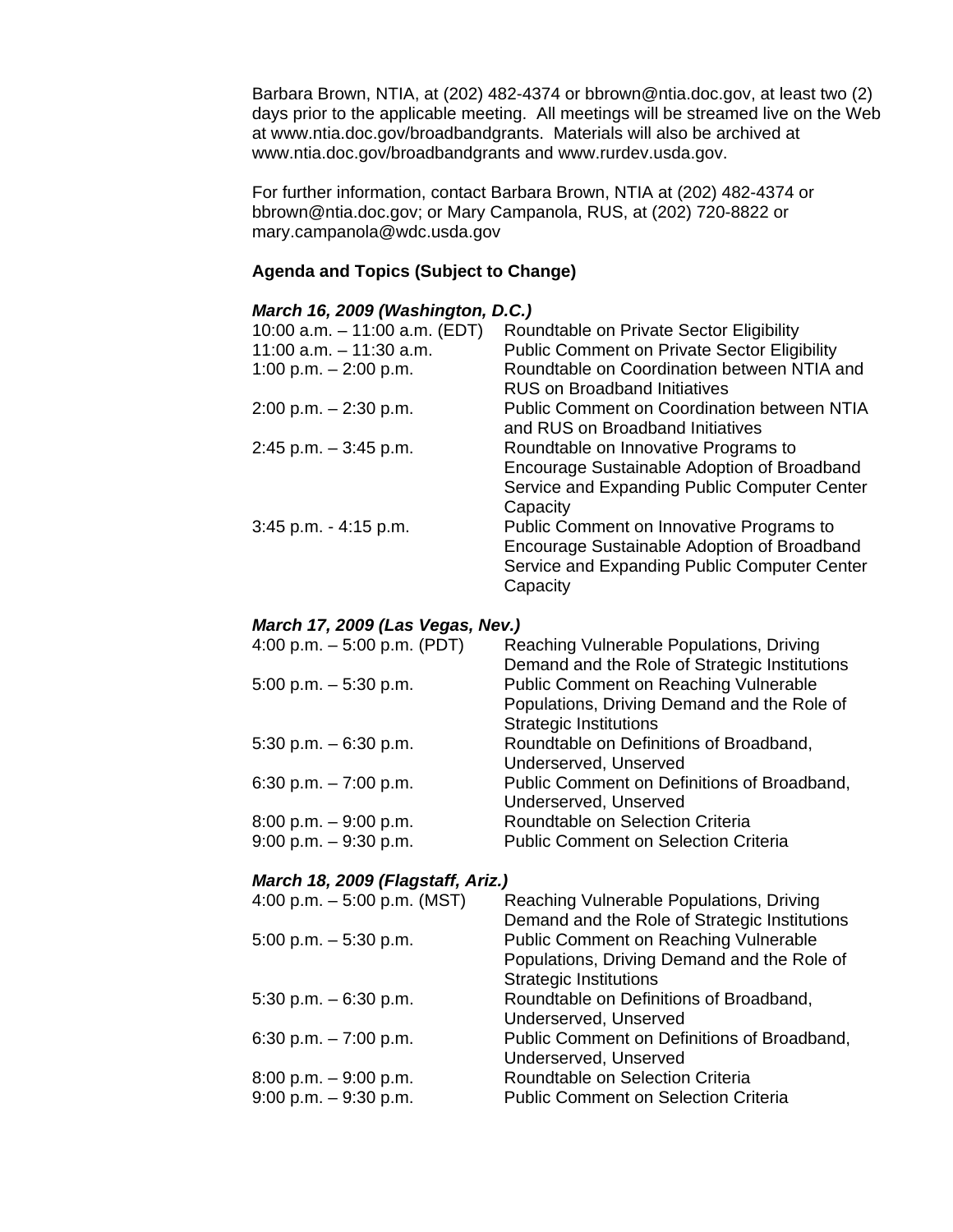## *March 19, 2009 (Washington, D.C.)*

| 10:00 a.m. - 11:00 a.m. (EDT) | Roundtable on Definition of Broadband              |
|-------------------------------|----------------------------------------------------|
| $11:00$ a.m. $-11:30$ a.m.    | Public Comment on Definition of Broadband          |
| 1:00 p.m. $-$ 2:00 p.m.       | Roundtable on Definition of Underserved Areas      |
|                               | and Reaching Vulnerable Populations                |
| 2:00 p.m. – 2:30 p.m.         | <b>Public Comment on Definition of Underserved</b> |
|                               | Areas and Reaching Vulnerable Populations          |
| 2:45 p.m. – 3:45 p.m.         | Roundtable on Rural and Unserved Areas             |
| $3:45$ p.m. $-4:15$ p.m.      | <b>Public Comment on Rural and Unserved Areas</b>  |
|                               |                                                    |

## *March 23, 2009 (Washington, D.C.)*

| 10:00 a.m. - 11:00 a.m. (EDT) | Roundtable on Nondiscrimination and      |
|-------------------------------|------------------------------------------|
|                               | Interconnection Obligations              |
| $11:00$ a.m. $-11:30$ a.m.    | Public Comment on Nondiscrimination and  |
|                               | Interconnection Obligations              |
| 1:00 p.m. $- 2:00$ p.m.       | Roundtable on the Role of the States     |
| $2:00$ p.m. $-2:30$ p.m.      | Public Comment on the Role of the States |
| $2:45$ p.m. $-3:45$ p.m.      | Roundtable on Broadband Mapping          |
| $3:45$ p.m. $-4:15$ p.m.      | Public Comment on Broadband Mapping      |
|                               |                                          |

### *March 24, 2009 (Washington, D.C.)*

| 10:00 a.m. $-$ 11:00 a.m. (EDT) | Roundtable on Post-Award Compliance and     |
|---------------------------------|---------------------------------------------|
|                                 | Oversight                                   |
| $11:00$ a.m. $-11:30$ a.m.      | Public Comment on Post-Award Compliance and |
|                                 | Oversight                                   |
| 1:00 p.m. $- 2:00$ p.m.         | Roundtable on Selection Criteria            |
| $2:30$ p.m. $-3:00$ p.m.        | <b>Public Comment on Selection Criteria</b> |
| $3:15$ p.m. $-4:15$ p.m.        | Roundtable on Community Economic            |
|                                 | Development                                 |
| $4:15$ p.m. $-4:45$ p.m.        | <b>Public Comment on Community Economic</b> |
|                                 | Development                                 |

### **About the Broadband Technology Opportunities Program**

The Broadband Technology Opportunities Program (BTOP) is authorized by the American Recovery and Reinvestment Act of 2009, Title VI (Recovery Act, Public Law 111-5). The BTOP will provide grant support to enable consumers in unserved and underserved areas of the United States to access broadband services. The BTOP's \$4.7 billion in funding will stimulate demand and facilitate greater use of broadband services, while contributing to economic growth and job creation. Up to \$350 million may be expended pursuant to the Broadband Data Improvement Act (Public Law 110-385) and for developing a comprehensive nationwide inventory map depicting broadband availability in each State.

The BTOP grant categories and funds include:

- Infrastructure Grants The BTOP funds will support among other things competitive grants for broadband deployment in unserved and underserved areas, and for strategic community institutions and public safety agencies.
- Public Computer Center Grants (at least \$200 million) Competitive grants to boost computing capacity at public computer centers, such as in community colleges and libraries.